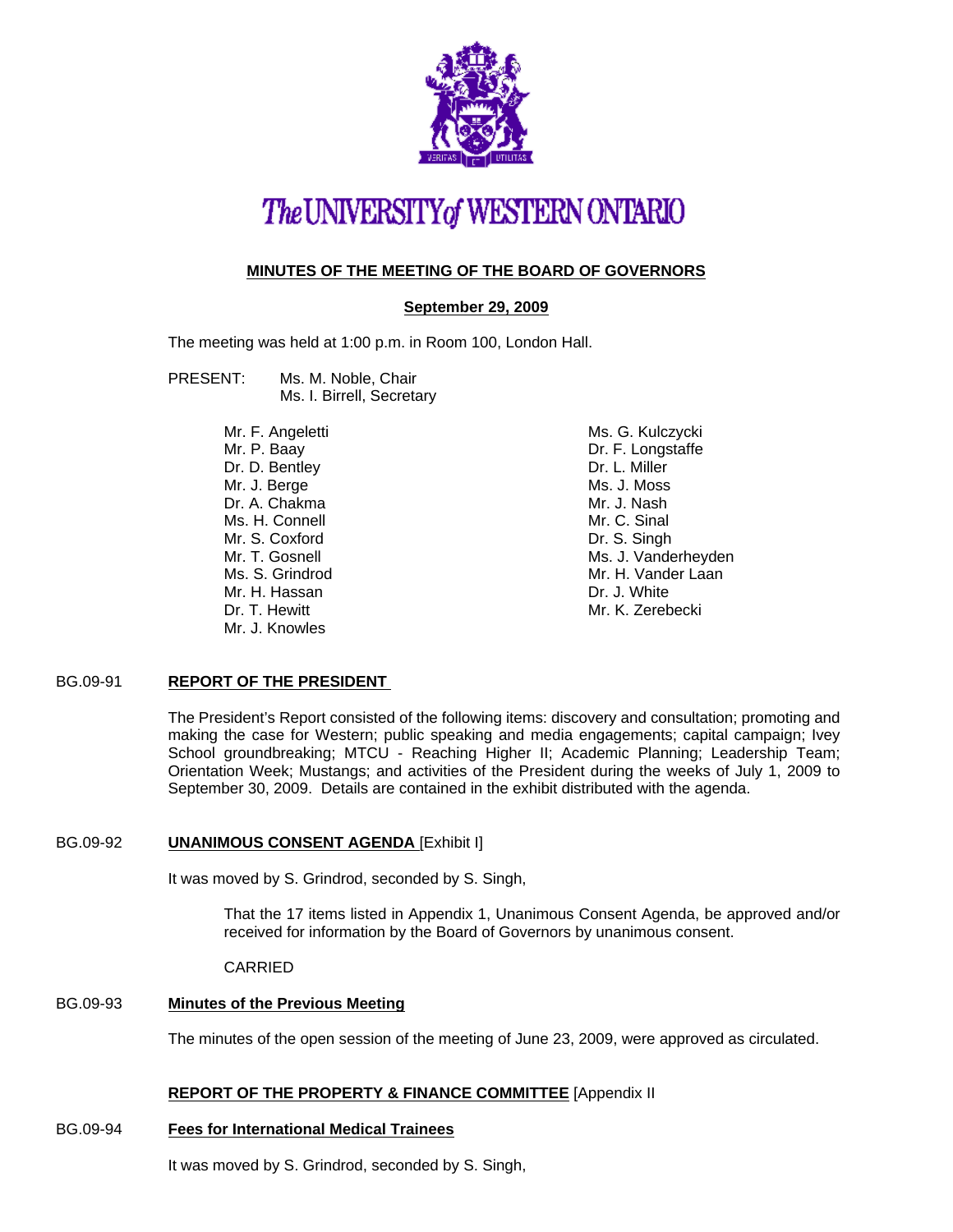That the fee for International Medical Trainees (excluding Saudi trainees) for 2009-10 be \$75,000.

That the fee for Saudi/Saudi Aramco Trainees for 2009-10 be \$35,000 for trainees continuing at Western from 2008-09 and \$55,000 for new trainees.

CARRIED (Unanimous Consent Agenda)

# BG.09-95 **Quarterly Ratio Report on Non-Endowed Funds**

Ms. L. Logan provided an overview of the quarterly ratio report on non-endowed funds, detailed in Appendix II, item 7 and Appendix II, Annex 2. The balance in the Undistributed Investment Returns account has recovered to almost \$32 million.

### BG.09-96 **Information Items Reported by the Property & Finance Committee**

The Report of the Property & Finance Committee, detailed in Appendix II, contained the following items that were received for information by unanimous consent:

- Financial Indicators Report
- DanCap Private Equity Professorship in Consumer Marketing
- Christopher J. Grimes Microeconomic Fellowship
- Richard Ivey Chair of Surgery Renewal
- William Shurniak Professorship in International Business Renewal
- 2008-09 Budget Indicators
- Investment Committee Report
- Quarterly Financial Report (Operating Budgets)
- New and Revised Scholarships, Awards and Bursaries

# **REPORT OF THE SENIOR OPERATIONS COMMITTEE** [Appendix III]

#### BG.09-97 **Information Items Reported by the Senior Operations Committee**

The Report of the Senior Operations Committee, detailed in Appendix III, contained the following items that were received for information by unanimous consent:

- University Discipline Appeals Committee membership
- Annual Report of the Senior Operations Committee

#### **REPORT OF THE AUDIT COMMITTEE** [Appendix IV]

#### BG.09-98 **Audited Financial Statements - The University of Western Ontario**

It was moved by K. Zerebecki, seconded by J. Knowles,

That the Board of Governors approve the draft audited combined financial statements for the University for the fiscal year ended April 30, 2009 (Annex 1, Tab 1).

#### CARRIED

#### BG.09-99 **Information Items Reported by the Audit Committee**

The Report of the Audit Committee, detailed in Appendix IV, contained the following items that were received for information by unanimous consent:

- Related Companies and Other Organizations financial statements
- Equity & Human Rights Services Annual Report 2008-09